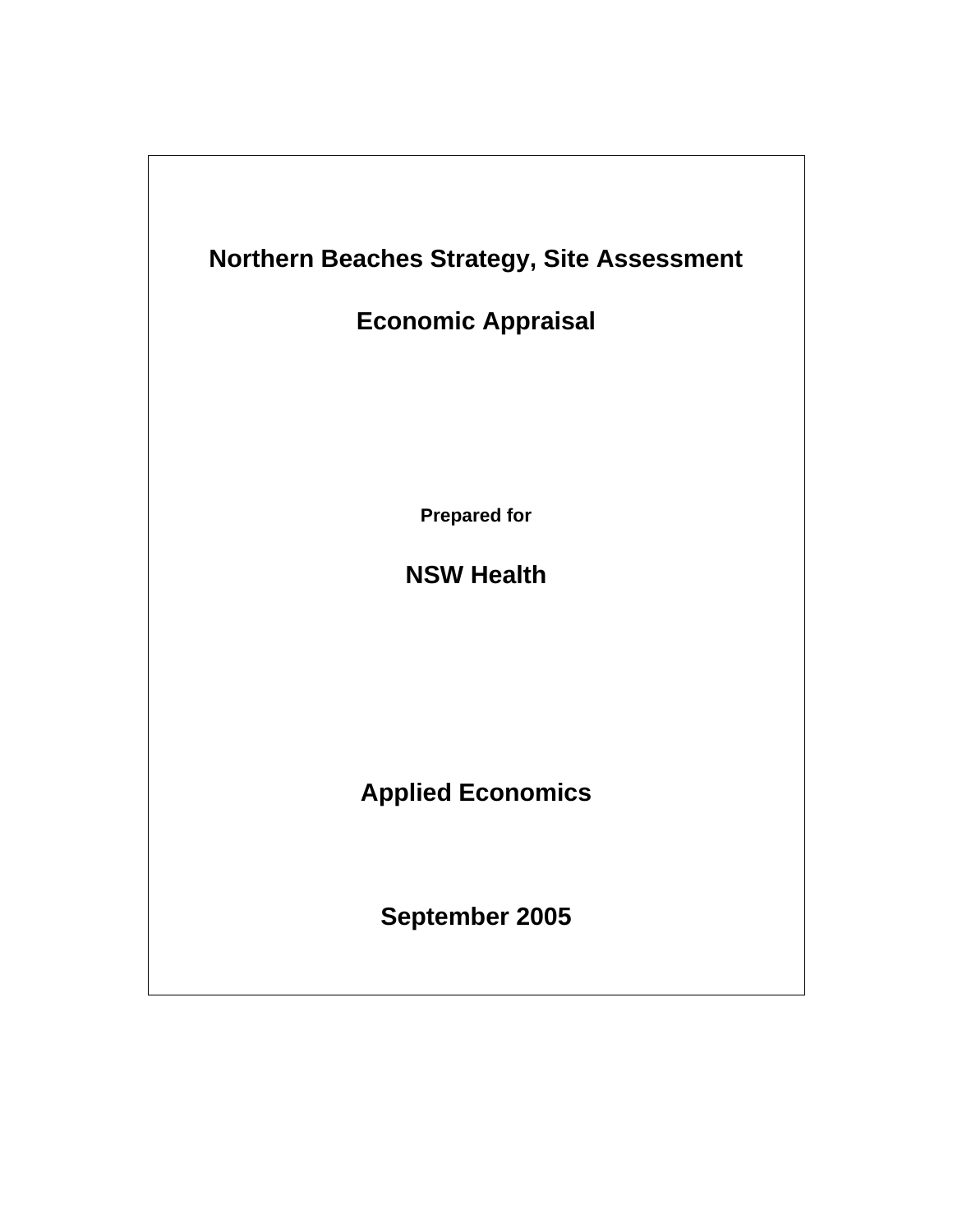# **Contents**

### Summary

|                | Introduction: Objectives and Options |   |
|----------------|--------------------------------------|---|
| 2              | Method of Economic Appraisal         |   |
| 3              | Inputs to Economic Appraisal         | 6 |
| $\overline{4}$ | Results                              |   |

## Appendix

Economic Evaluation Spreadsheets for each Option

## **Acknowledgment**

Capital Insight provided the estimates of property costs, capital costs associated with construction and provision of the hospitals, and operating costs for the hospitals in each option for the evaluation in this report.

Peter Abelson Director, Applied Economics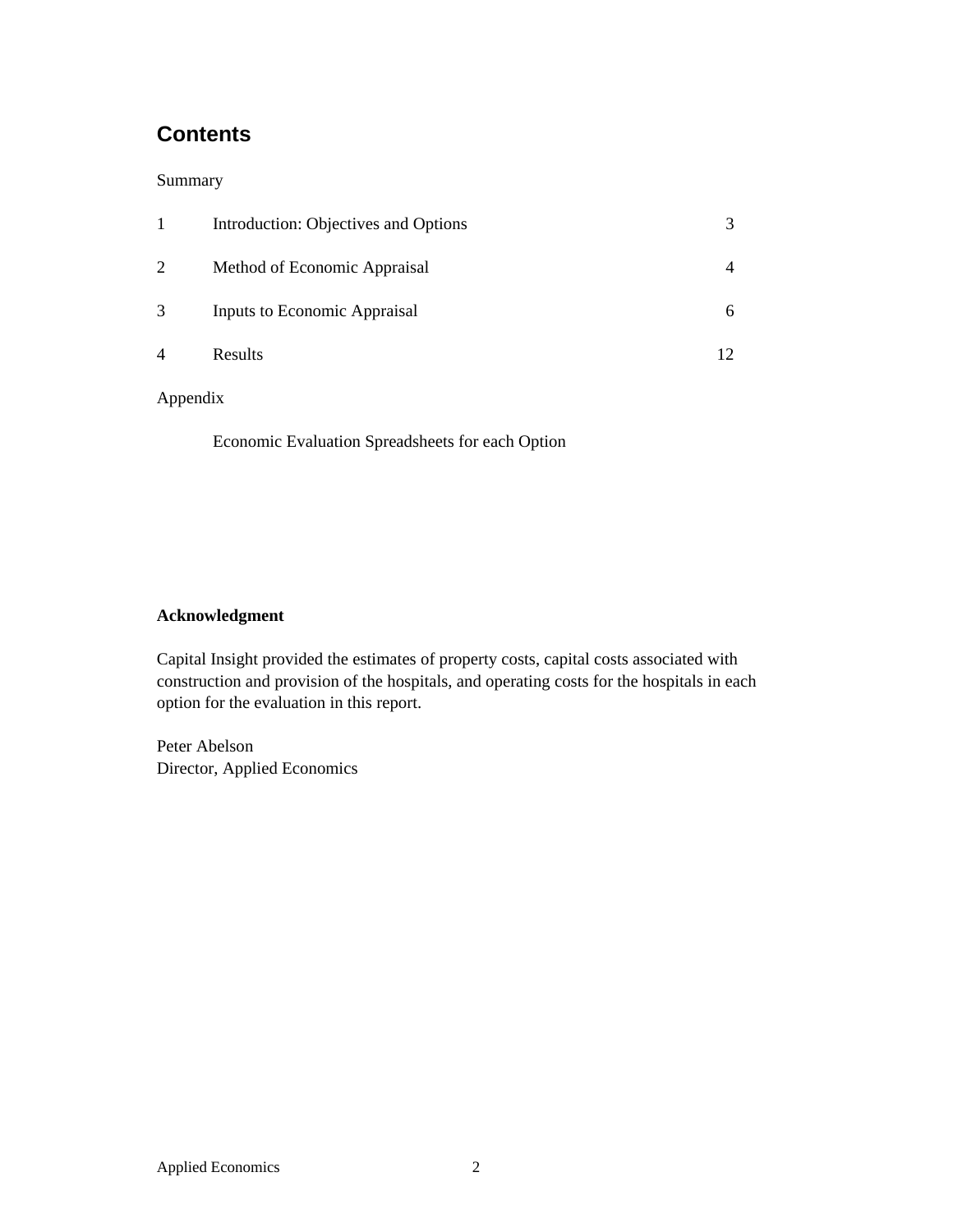# **Summary**

This report provides an economic appraisal of three strategies and nine options for the location of future hospital services for residents of the Northern Beaches area of Sydney.

Strategy 1 (the Base Case) is an upgrade of the existing Mona Vale and Manly Hospitals along with some extra use of Royal North Shore Hospital.

Strategy 2 places a new hospital at one of five sites in Warringah Shire along with a complementary hospital service at Mona Vale. These sites are on and around the Dee Why public car park, the Brookvale bus depot, the (Frenchs Forest) intersection of the Warringah and Wakehurst Parkway, the northern end of the Warringah Golf Course, and the Beacon Hill secondary school site.

Strategy 3 places a new hospital at Mona Vale along with a complementary hospital service in Dee Why, Brookvale or Manly.

The report assumes that total use of public hospital services by residents of the Northern Beaches will be the same under each option. The study is therefore a cost-effectiveness study. It incorporates five sets of costs: land and property costs, hospital renovation and construction costs, hospital operating costs, access costs, and some environmental costs.

The results are described on pages 12 and 13 below. On the figures available to this report, strategy 2 options are the most cost-effective. The main driver of the benefits is estimated savings in hospital operating costs especially relative to strategy 1, but also to some extent relative to strategy 3 options. However, other factors like land suitability and access costs contribute some cost savings to some options.

Among the five strategy 2 options, the Beacon Hill and Frenchs Forest sites are marginally the most cost-effective, but the differences are generally small relative to the overall magnitude of the costs.

The benefits of strategies 2 (and 3) relative to strategy 1 depend on effective control of construction costs, achievement of significant savings in maintenance expenditures, and effective reuse of Manly and Mona Vale sites.

The report does not quantify possible differences in service quality between options. An assessment of potential differences in service quality was outside the scope of this report.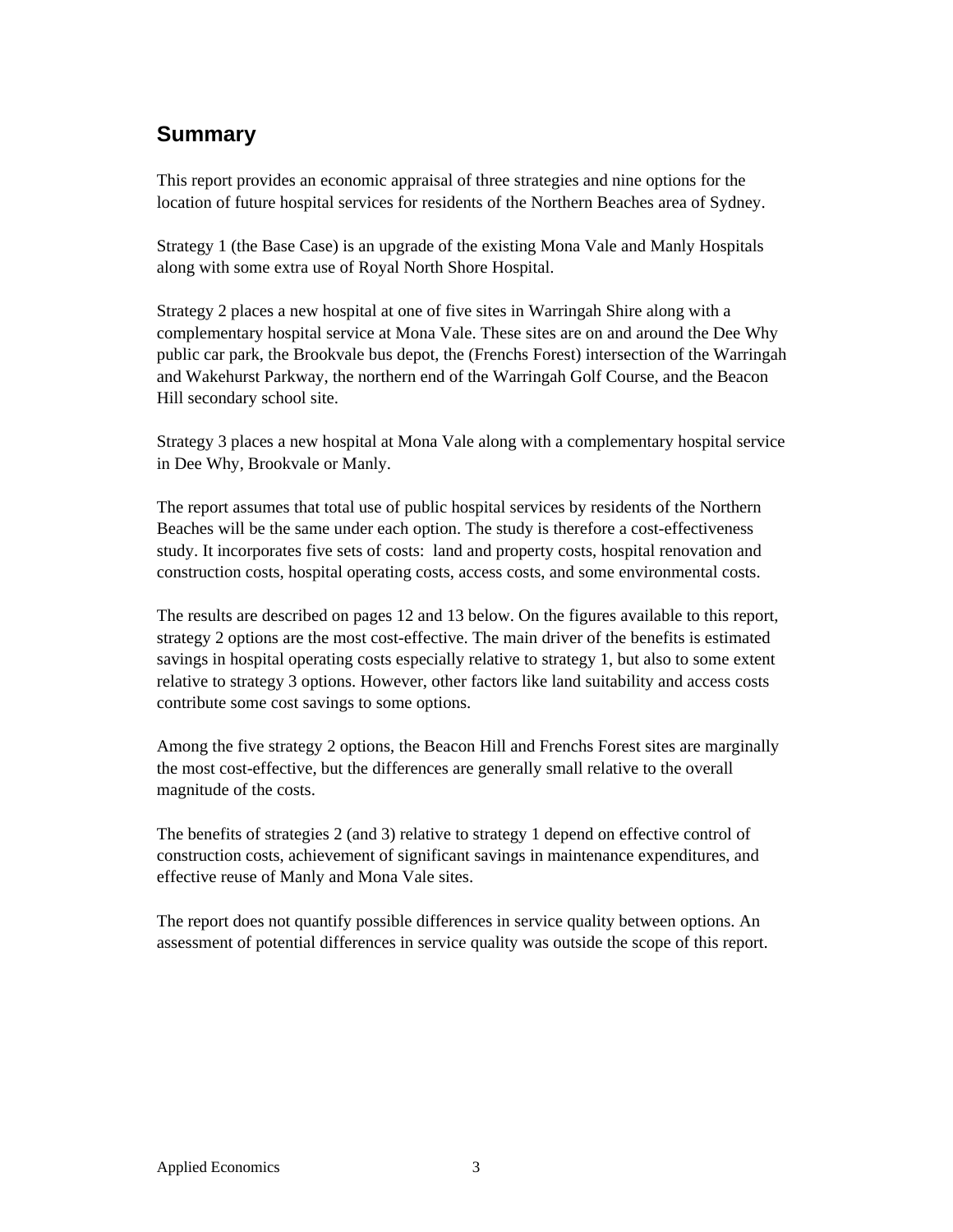# **1 Introduction: Objective and Options**

This report provides an economic appraisal of nine options for the location of future hospital services for residents of the Northern Beaches area of Sydney. This area comprises Manly, Warringah and Pittwater local council areas and currently contains some 230,000 residents. Of these, about 59 per cent live in Warringah, 24 per cent in Pittwater, and 17 per cent in Manly.

For public hospitals, the area is currently served mainly by Manly and Mona Vale Hospitals, which have 160 and 140 hospital beds respectively, as well as by the Royal North Shore Hospital (RNSH). However, both Manly and Mona Vale Hospitals are quite old, especially Manly Hospital, and require substantial expenditure to be brought up to contemporary health care standards.

In addition, residents access various private hospitals (mainly outside the Northern Beaches area) for about half of all their hospital services. The assumption underpinning the analysis in this report is that residents will continue to obtain half their hospital services from private hospitals.

The nine options for future hospital services for the region fall into three distinct strategic categories:

- Strategy 1: Upgrading the existing Manly and Mona Vale Hospitals with a combined total of 359 beds (195 at Manly and 164 beds at Mona Vale Hospital). There would be some specialization of services with obstetrics, gynaecology and paediatrics provided at Mona Vale Hospital and more complicated surgery at Manly Hospital. Services would generally be up to level 4. To create approximate service equivalence with the other two strategies, it is assumed that an additional 30 beds would be provided at RNSH.
- Strategy 2: A new Northern Beaches hospital at one of five sites in Warringah Shire along with a complementary hospital service at Mona Vale. The new hospital would contain 391 beds providing services up to level 5, with an adjacent 100 bed private hospital. The complementary facility at Mona Vale would contain hospital beds for temporary stays and an aged care facility. Manly Hospital would close for hospital purposes but part of the site may be retained for an old age home.
- Strategy 3: A new Northern Beaches hospital with 346 beds on the Mona Vale site providing services up to level 5, with an adjacent 100 bed private hospital. There would also be a complementary hospital service with 15 beds at a Warringah Shire site or the present Manly Hospital site. Provision is again made for an extra 30 hospital beds at RNSH.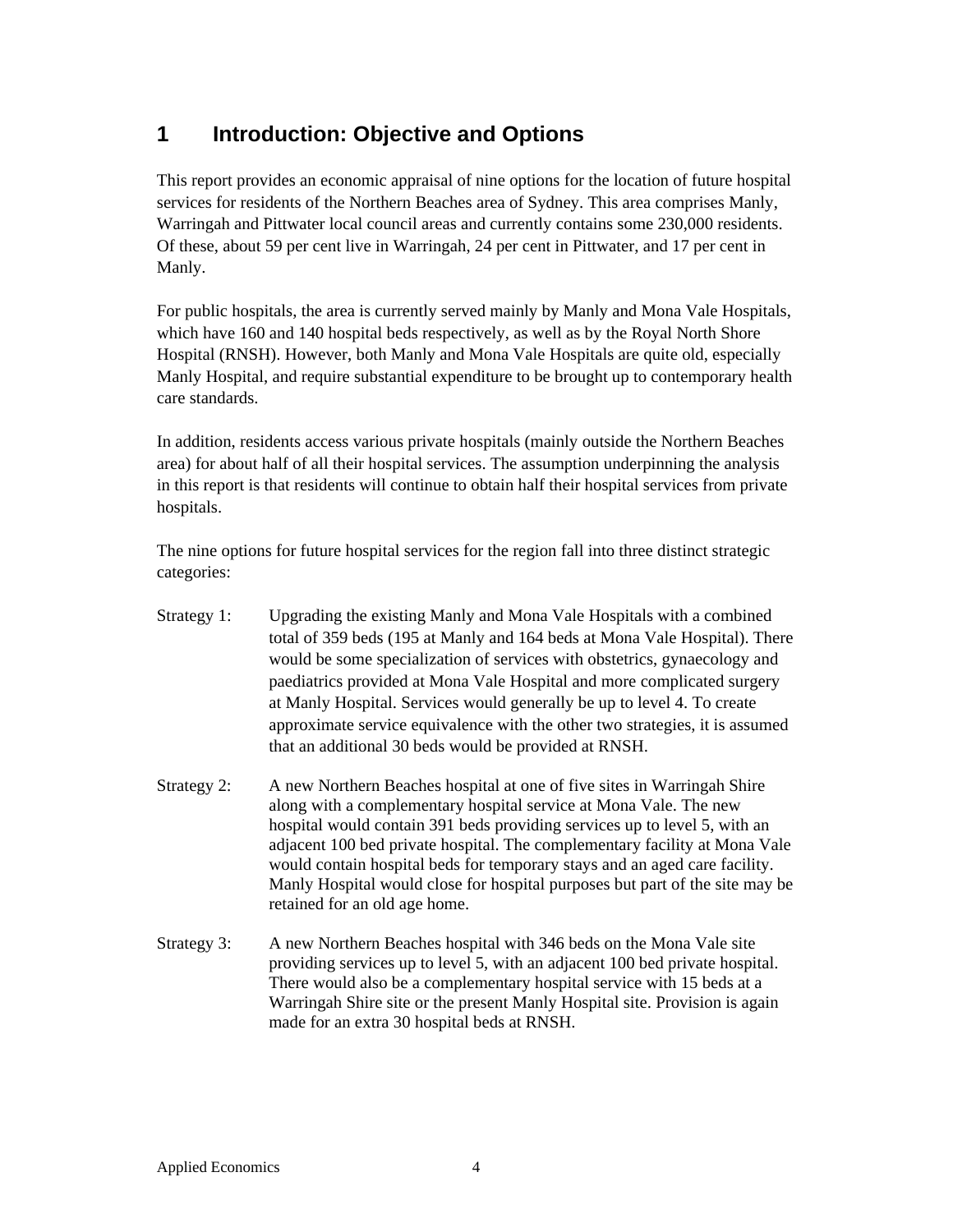Specifically the nine options by strategy are:

| <b>Strategy 1</b>  | Upgrading existing hospitals                                                                                                                                               |
|--------------------|----------------------------------------------------------------------------------------------------------------------------------------------------------------------------|
| Option 1:          | <b>Upgrading Manly and Mona Vale Hospitals</b>                                                                                                                             |
| <b>Strategy 2:</b> | A new hospital in Warringah Shire plus complementary service at Mona<br>Vale. The site for the new hospital could be at one of the following five<br>locations.            |
| Option 2A          | Dee Why public car park adjacent to Warringah Council                                                                                                                      |
| Option 2B          | Brookvale on and adjacent to the north end of bus depot                                                                                                                    |
| Option 2C          | Frenchs Forest at the north-west of junction of Wakehurst Parkway and<br>Warringah Road                                                                                    |
| Option 2D          | Warringah Golf Course at the northern end of the golf course                                                                                                               |
| Option 2E          | Beacon Hill on land next to closed secondary school north of Warringah<br>Road                                                                                             |
| <b>Strategy 3</b>  | A new hospital on the Mona Vale site plus a complementary service in<br>Warringah or Manly. The complementary service could be at one of the<br>three following locations. |
| Option 3A          | Dee Why adjacent to Warringah Council                                                                                                                                      |
| Option 3B          | Brookvale adjacent to bus depot                                                                                                                                            |
| Option 3C          | Manly Hospital                                                                                                                                                             |

In each case, some patients will use RNSH or another hospital outside the Northern Beaches. Also it is envisaged that there will be a private hospital with strategies 2 and 3, but not with strategy 1.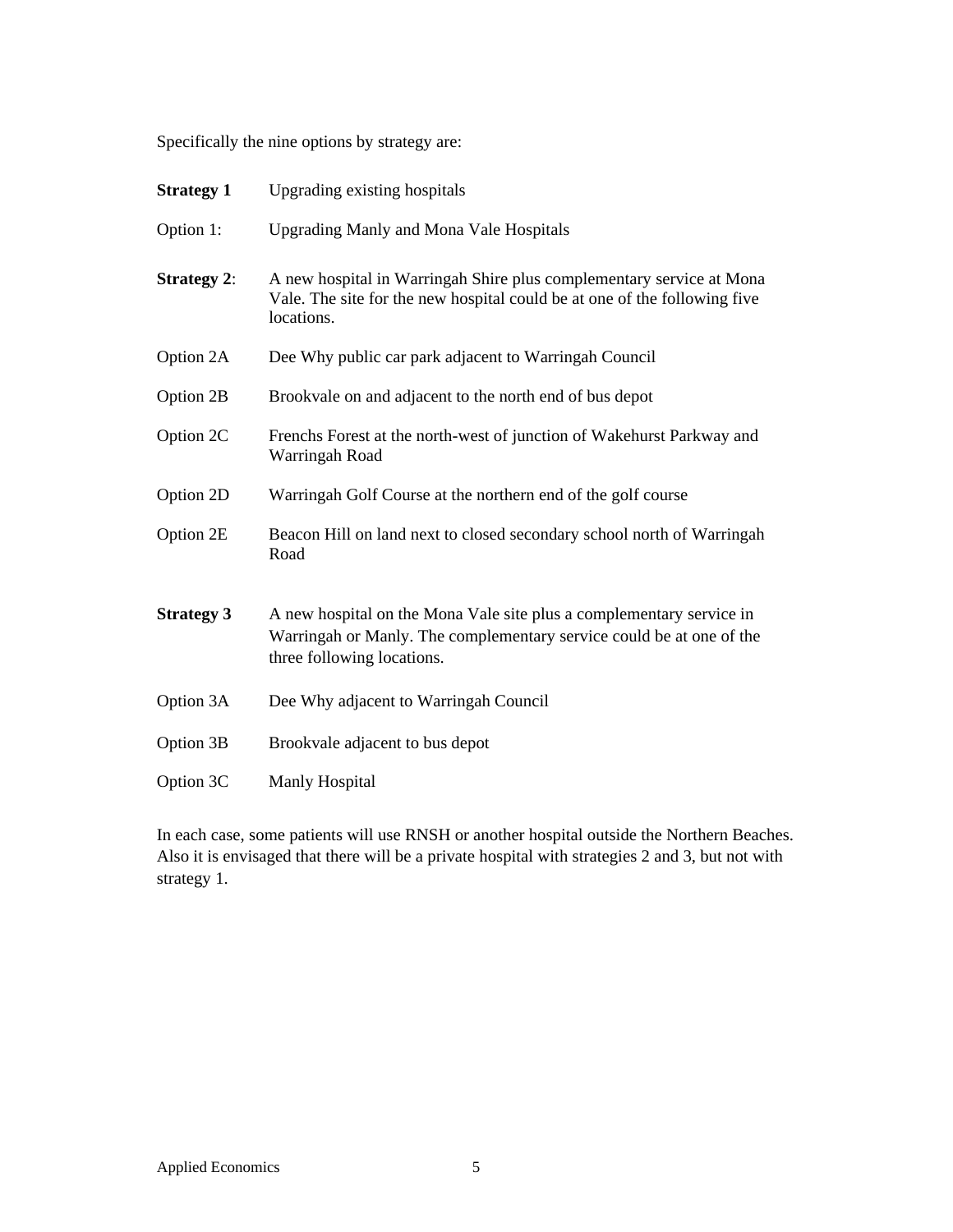# **2 Method of Economic Appraisal**

For this report, total use of public hospital services by residents of the Northern Beaches is assumed to be the same under all nine options. Thus, it is assumed that the total use of hospitals (for inpatients, outpatient and emergencies) will not be affected by the locations in the different options. Also the split of services between public and private hospitals is assumed not to vary with the option.

This means where a level 5 or 6 hospital service is not available in the Northern Beaches area or where another service is not readily accessible within the area there will be more leakage to the RNSH or another hospital outside the area.

It is also assumed for the quantitative analysis reported below that each option will be capable of producing equivalent overall health outcomes. Whether certain options provide greater health security or greater health risks than others is outside the scope of this report.

It follows that the economic evaluation reported here is essentially a cost-effectiveness study. The object is to find the overall hospital system, inclusive of Northern Beach hospitals and RNSH, which will provide the forecast required services at least cost, inclusive of all social costs incurred and access costs.

The study incorporates five main sets of costs:

- Net land and property costs
- Hospital renovation and construction costs
- Hospital operating costs
- Access costs
- Environmental costs

For this report, it is assumed that land is acquired (where necessary) in 2007 and that major construction takes place in 2008 and 2009, with hospital fit out in 2010. In some options it is possible to dispose of currently owned land that becomes surplus to needs in 2011.

The facility is assumed to open in 2011 and to operate for 35 years to 2036. In that year most facilities will have some residual value. Operating costs up to end 2010 are the same for all options and not included in any option.

All the above costs are estimated for each hospital in each option in 2005 prices for the 2007 to 2036 period as appropriate and summed for each year. The Net Present Cost is the aggregate cost which allows for discounting by 7 per cent per annum, which is the central rate used by the NSW Treasury. Results with a 5 per cent discount rate are also shown in the spreadsheets.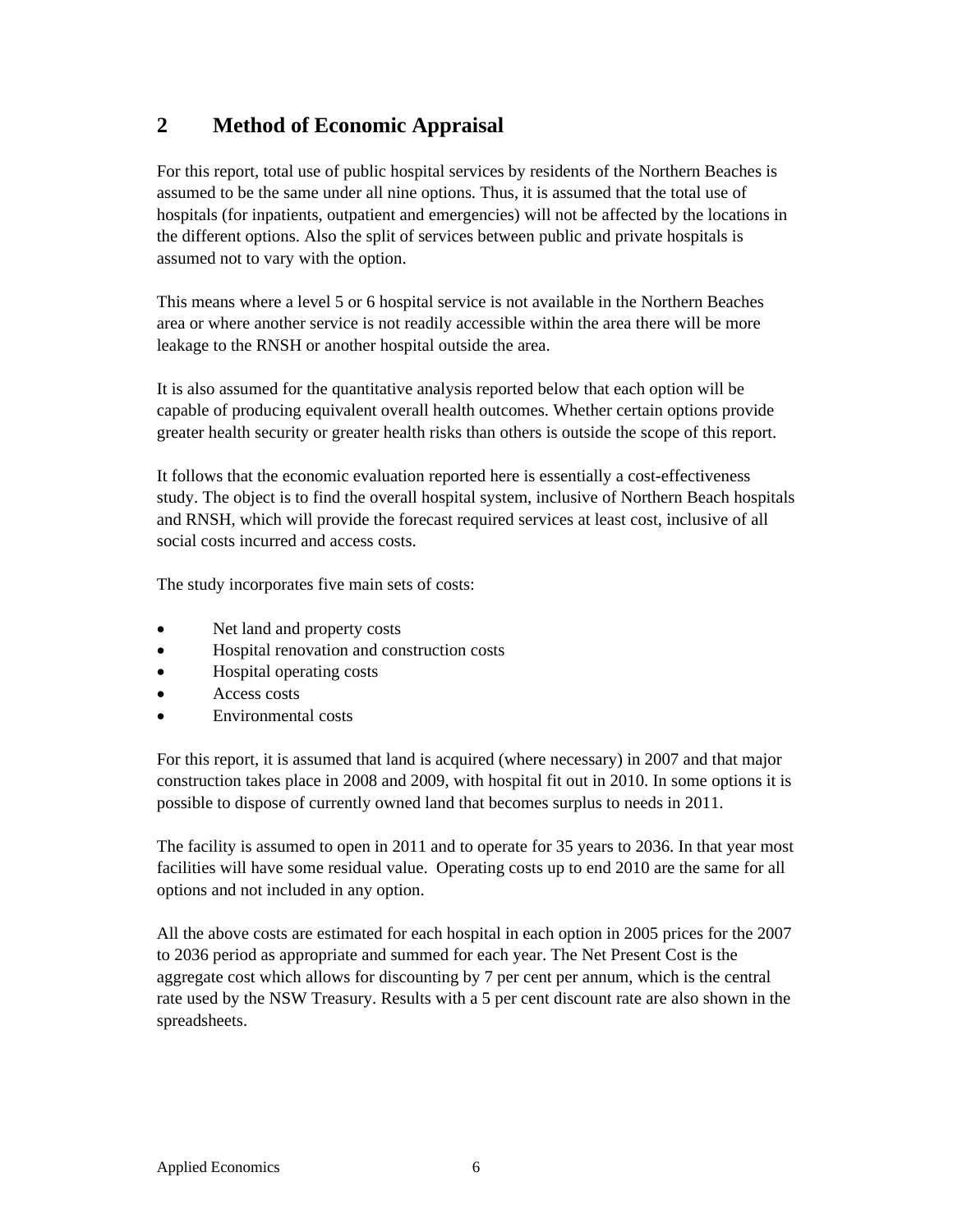# **3 Inputs to Economic Appraisal**

Details of all inputs to the economic appraisal can be found on the one-page spreadsheet that contains all cost information for each option. The main estimation procedures and inputs are described below.

### **Land and property costs**

Land and property costs are estimated on an incremental land cost and property take basis compared with the Option 1. Thus no land cost is allowed in Option 1. Estimated land and property acquisition costs are included for all other cases.

In addition, where currently owned public land becomes surplus to need under strategies 2 and 3, the estimated value of land available for other uses is included as an offsetting benefit in year 2011 when the new hospital starts to operate. The values used in the evaluation are based on the highest and best use as estimated by the NSW Valuer-General's Office.

It may be noted that an alternative evaluation process would be to include only the value of land used in each option. In that case, option 1 would be debited with the value of land used in that option and the other options would not be credited with the value of land freed up for other uses. The net results are not affected by our choice to work with incremental changes rather than with the total land value used in each option. The differences between land and property costs for each option are similar regardless of the approach taken.

### **Site preparation, hospital construction, furnishing and related costs**

Capital Insight provided detailed estimated construction costs for each option. These costs included site specific works, parking, new construction, renovations, major renewals, the provision of off-site infrastructure such as road access, contingencies, project planning and management fees, and furniture, fittings and equipment. The costs include all elements required to ensure that the project works and minimizes disturbances to local residents and to traffic in the vicinity of the proposed hospital.

For all options other than Option 1, the cost estimates include expenditure for a 100 bed private hospital. To obtain relevant public hospital costs, the private proportion of the total costs is netted out of the estimates. This is equivalent to assuming that a private operator would pay exactly this proportionate amount to government so that the government would neither gain nor lose from constructing the private component.

Option 1 is different from the other options in another significant way in that it is based on major renovation rather than new construction. The estimated life of the \$100 million plus renovations in years 2007 to 2009 is expected to be in the order of 15 years, with limited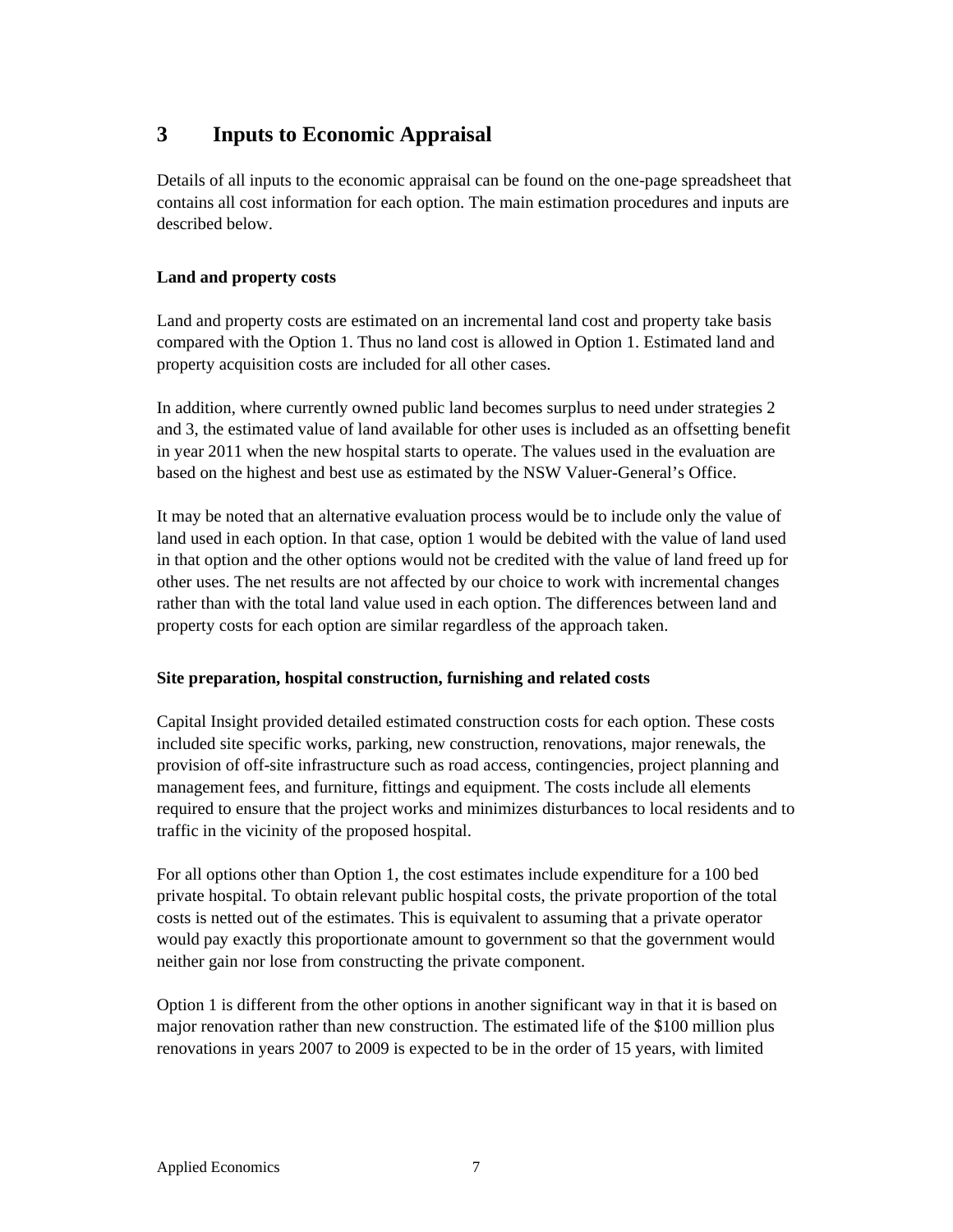residual value. At that time, a similar quantum of renovation is forecast with another life of some 15 years. Under the other options, construction and related costs are around \$300 million, but have an expected life of at least 30 years, with some residual value.

The capital cost estimates also allow for some expenditure, including off-site expenditure designed to minimize local disruption, especially from local traffic congestion. For the Dee Why site, there is provision for extensive underground parking to replace lost civic parking spaces. On the proposed golf course site, extensive flood mitigation work is allowed for. At the Beacon Hill site, there is an allowance for acquisition of some local properties so as to minimize local traffic impacts. At the Frenchs Forest site, an allowance of \$16 million is included to provide for an underpass from Warringah Road (East) into Wakehurst Parkway (South) so as to minimize traffic impacts from that site.

The last of these improvements (the underpass) is the most expensive. However, such an improvement to the intersection may be undertaken even without the hospital at that site. And, if it is not done otherwise, the provision of the underpass would provide substantial non-hospital (traffic) benefits. In this evaluation, it is assumed that 75 per cent of the costs (\$12 million) can be credited as a traffic benefit against the costs. While similar issues may arise at other sites, none would be of a similar order of magnitude or significance.

#### **Residual value**

The residual value of the existing Mona Vale and Manly Hospitals in 2036 is assumed to be 50 per cent of construction and related costs occurred in the renovations. This turns out to be about \$50 million.

For the new hospitals, the residual value is also assumed to be about 50 per cent of construction costs excluding fittings, plant and equipment. However, in order to avoid inflation of residual values for hospitals with higher construction costs, the residual value of each new hospital is assumed to be \$100 million.

No residual value has been allowed for land values.

#### **Hospital operating costs**

Capital Insight estimated hospital operating costs separately for inpatients, outpatients, emergency patients and community health patients, for each hospital in each option for 2011, 2016 and 2031. For 2011, the estimated operating costs were based on a total of 36,000 inpatients, 69,000 outpatients, 46,000 emergency attendances, and 283,000 community health presentations spread over the hospitals in each option.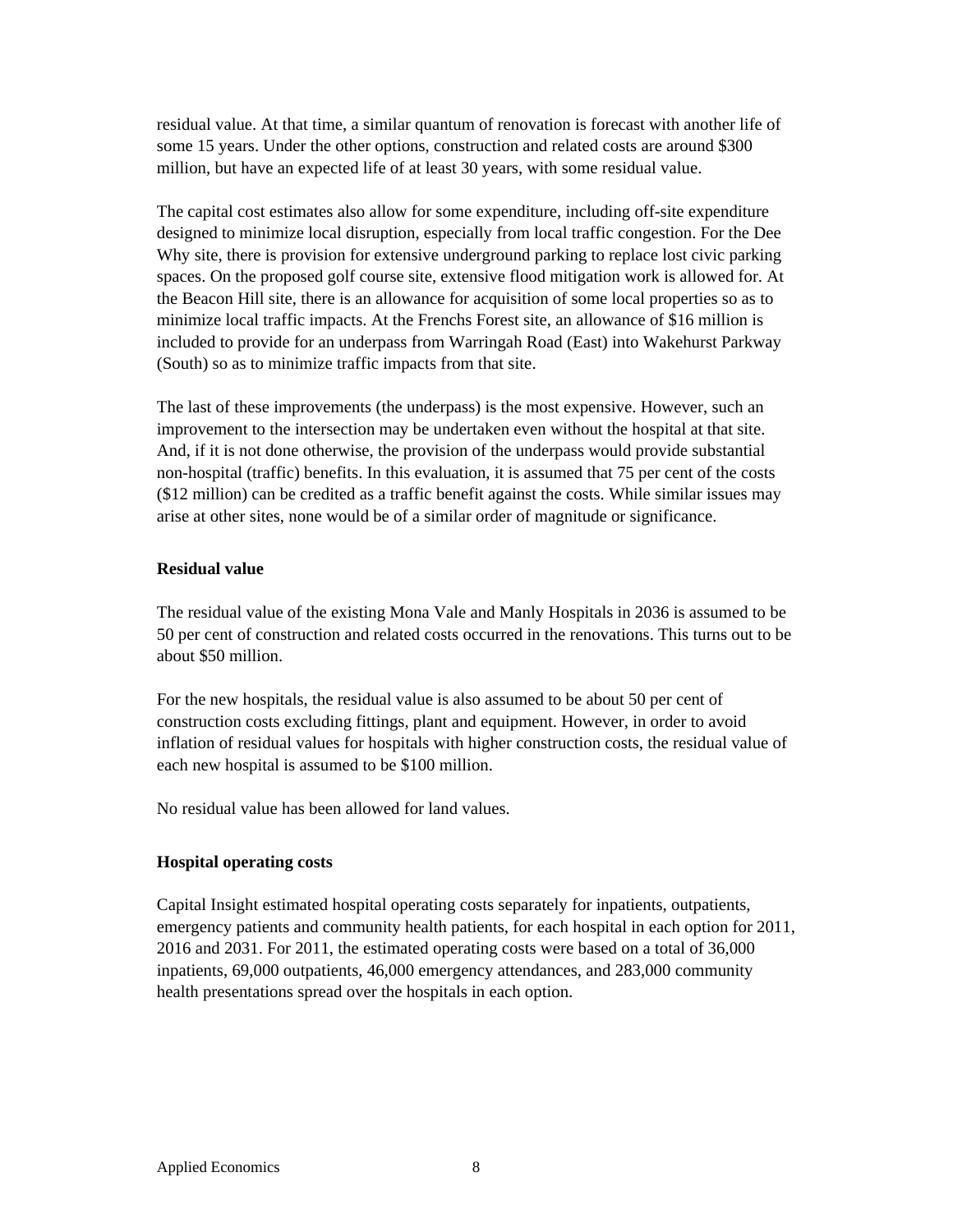There is only a small rise in the forecast workloads and costs over time. Applied Economics estimated interpolated figures for the intervening years.

#### **Access costs**

Applied Economics estimated costs of access to the hospitals separately for inpatients, outpatients, emergency patients, and visitors for each option. The process was as follows:

Capital Insight provided estimates of the services provided by each hospital in each option in 2011 based on the aggregate numbers given above. This provided estimated destinations.

We estimated demands (origins) for these services using population proportions; 59 per cent were assumed to originate in Warringah Shire, 24 per cent in Pittwater, and 17 per cent in Manly.

The population requiring services were then distributed to the hospitals in the system in each option subject to the constraints given by the supply of services forecast for each hospital. Typically about 80 per cent of patients were assumed to go to the closest hospital providing services and 20 per cent were assumed to go to another hospital for one or other reason. This allocation is considered realistic. Estimating a detailed allocation model was outside the scope of this report.

Drawing on a report by David Kilsby, the origin and destination trip times shown in Table 1 were estimated. Allowing \$10 per hour per person, two persons in a vehicle, and 10 cents per vehicle km (the resource cost of travel which excludes excise tax), the travel cost matrix shown in Table 2 was estimated.

| Table 1                 |           | <b>Travel Time Matrix: Average Times in Minutes</b> |       |
|-------------------------|-----------|-----------------------------------------------------|-------|
| Hospital                | Pittwater | Warringah                                           | Manly |
| Mona Vale               | 10        | 289                                                 | 31    |
| Dee Why / Brookvale (a) | 40        | 15                                                  | 15    |
| Manly                   | 52        | 25                                                  | 8     |
| <b>RNSH</b>             | 77        | 48                                                  |       |

(a) An extra 15 per cent was allowed for the Beacon Hill and Frenchs Forest sites.

| Travel Cost Matrix: \$ per vehicle trip two ways<br>Table 2 |           |           |       |  |
|-------------------------------------------------------------|-----------|-----------|-------|--|
| Hospital                                                    | Pittwater | Warringah | Manly |  |
| Mona Vale                                                   | 7.60      | 21.28     | 23.56 |  |
| Dee Why / Brookvale (a)                                     | 30.40     | 11.40     | 11.40 |  |
| Manly                                                       | 39.52     | 19.00     | 6.08  |  |
| <b>RNSH</b>                                                 | 58.52     | 36.48     | 28.12 |  |

(a) An extra 15 per cent was allowed for the Beacon Hill and Frenchs Forest sites.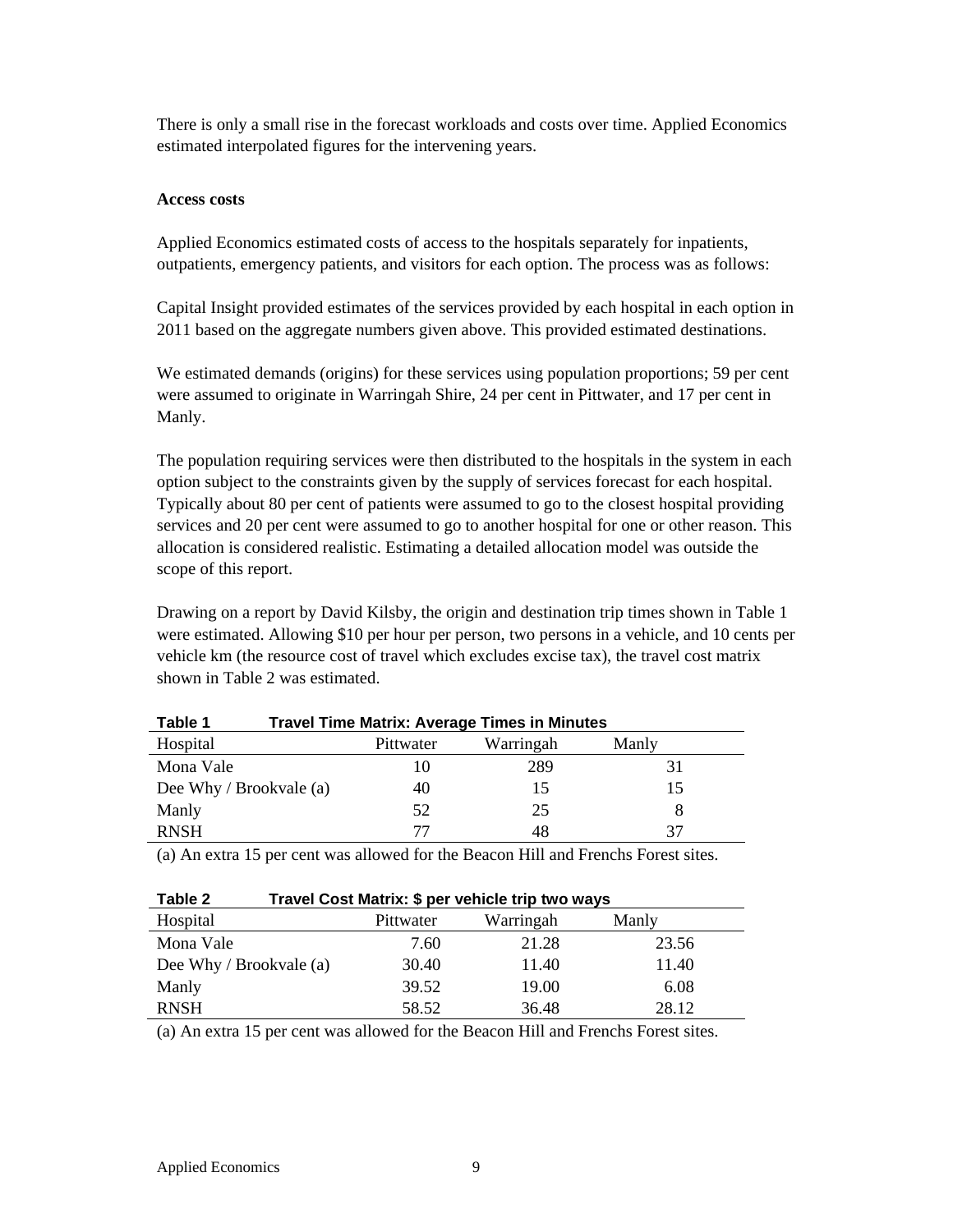Estimated access costs for inpatients, outpatients and emergency attendances were the product of estimated numbers going from each shire to each hospital and the unit costs in the travel cost matrix in Table 2. Visitor travel costs were based on six two-person visits over an average length of stay in hospital of four days.

The study does not include explicit estimates of staff travel costs. In so far as it is more difficult to recruit staff because of various factors, including access costs, these costs are likely to affect the salary and wage expenses of the hospitals. We understand that estimated operating costs of the options make some allowance for difficulties in recruiting staff.

#### **Environmental costs**

Most of the sites are either existing sites which are accepted by local residents as hospital areas or sites in commercial areas (Dee Why or Brookvale) with relatively small residential impacts. However, two sites (Beacon Hill and Frenchs Forest) may be perceived to have more adverse local environmental impacts with respect to local traffic, noise, visual impacts and loss of local open space than the other sites. These impacts may translate into lower property values in the immediate vicinity of the proposed hospital. Some order of magnitude estimates of the environmental impacts for these sites are included in this report.

For Beacon Hill, Capital Insight advises that some 150 houses may be adversely affected by increases in local traffic levels and that another 100 houses may be adversely affected by loss of visual amenity over bushland and green spaces. Allowing a discount of \$50,000 on a  $$750,000$  house (a discount of 6.66 per cent)<sup>[1](#page-9-0)</sup>, there would be a total property value discount of \$12.5 million for those 250 houses. This discount would occur during the construction process and be the capitalised value of any future annual loss of amenity.

About 40 houses could face a similar loss of amenity close to the Frenchs Forest site. This would be equivalent to a capital loss of \$2.0 million.

#### **Unquantified factors**

The above set of costs probably includes most important costs. However, it has not been possible to estimate some costs that have been identified as potentially important in the recent value management exercise. These include public transport convenience, potential value for private operators, and possibly some site disruption and environmental costs.

 $\overline{a}$ 

<span id="page-9-0"></span><sup>&</sup>lt;sup>1</sup> See Abelson, P., 1979, 'Property Prices and the Value of Amenities', *Journal of Environmental Economics and Management*, Vol. 17, pp.225-32.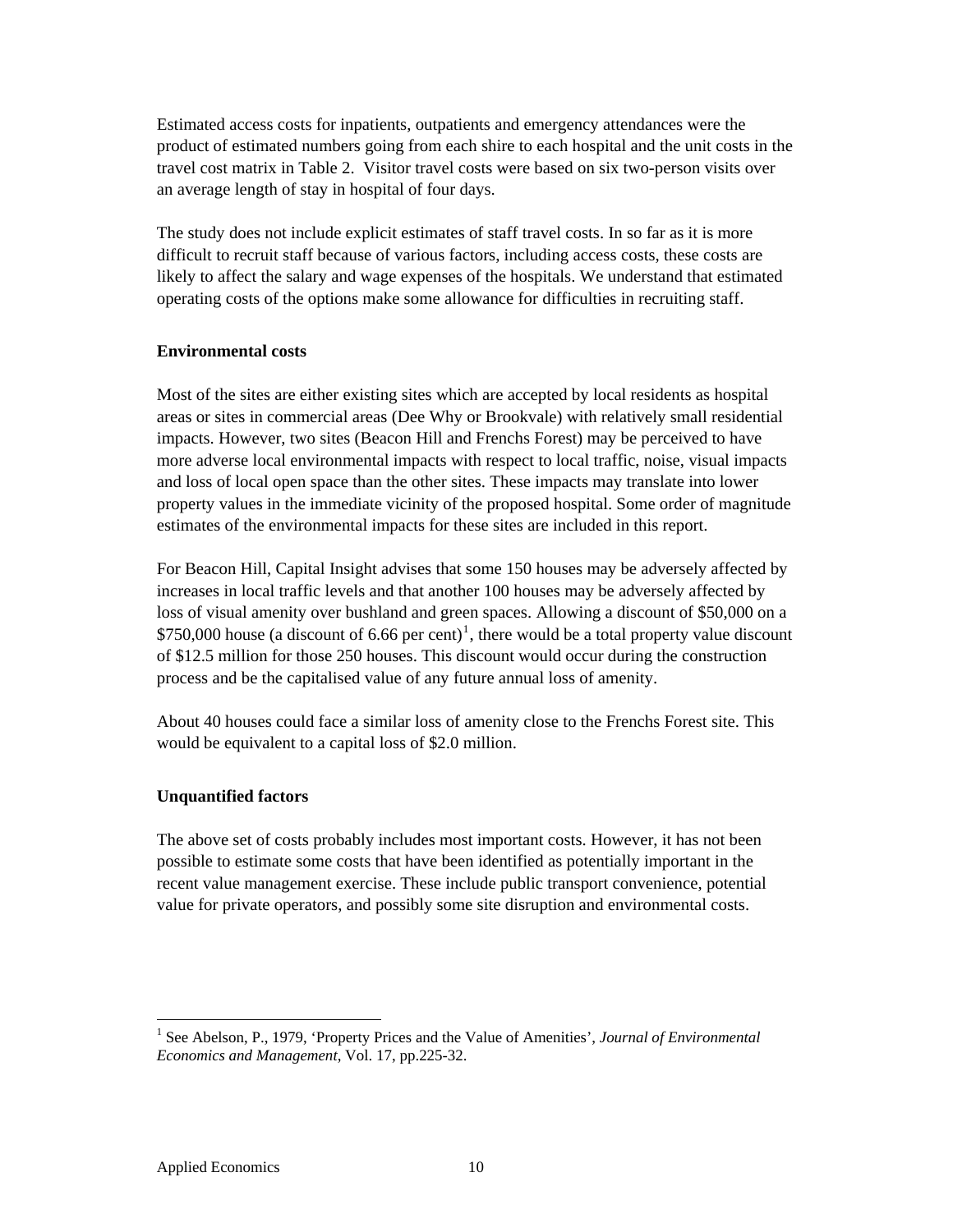The value management study identified the Frenchs Forest and Beacon Hill sites, and to a less extent the Mona Vale site, as poor for public transport. While this is currently true, this may not be true in future for these sites, especially Frenchs Forest which is well placed on major roads.

This present study has not attempted to estimate the potential of each location to a private health operator. As noted, it has been assumed implicitly that the value of each site to a private operator is exactly equal to the amount that it takes to provide the private facility, with no premium for land values.

There may be disruption to public parking at Dee Why, to bus operations on the bus depot (and the environment for the hospital itself may not be optimal at this site), and to golfers and possibly to the environment on the Warringah golf course. We understand that these impacts have to some extent been factored into estimates of site values, property take and site preparation. However, there may be some additional unquantified impacts at these or other sites.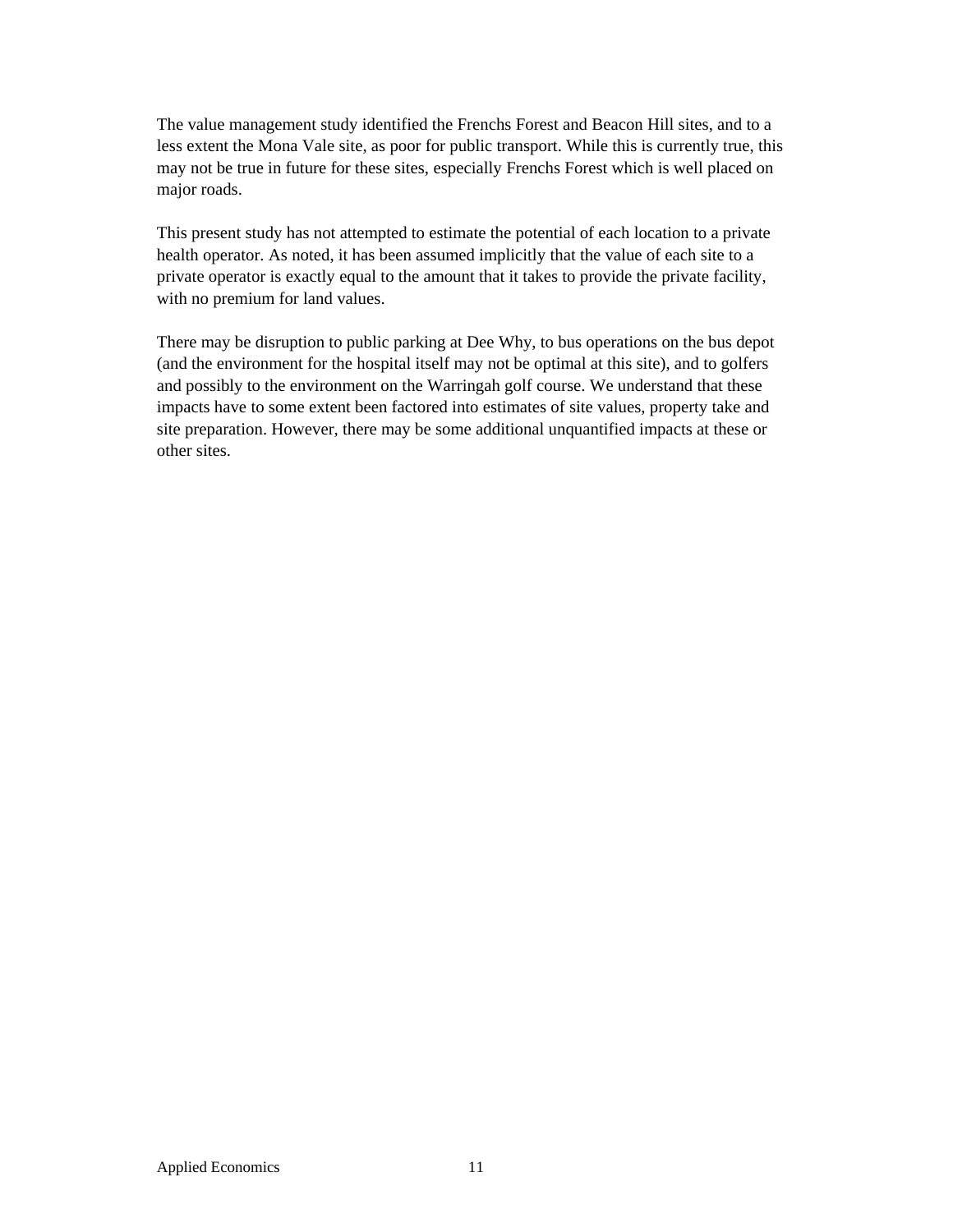## **4 Results**

Table 3 summarises the results. The estimated Net Present Cost is a discounted summary of all costs incurred from 2006-36. The other figures shown are not discounted. The detailed spreadsheets are provided in the Appendix (in separate electronic files).

The third column shows the overall results relative to the Base Case, renovating the existing Mona Vale and Manly Hospitals. On the basis of the figures used in this report, this indicates that the Beacon Hill and Frenchs Forest sites would provide estimated net savings of \$87 million and \$85 million respectively. The next ranking sites would be the Brookvale Golf Course and Bus Depot sites with estimated net benefits of \$80 million and \$75 million respectively. The Dee Why site is the least efficient Warringah site mainly because of high site and construction costs.

| <b>Summary of Results: \$ million in 2005 prices</b><br>Table 3 |  |                  |                |                    |              |           |          |
|-----------------------------------------------------------------|--|------------------|----------------|--------------------|--------------|-----------|----------|
| Option                                                          |  | NPC <sup>a</sup> | NPC of         | <b>Net</b>         | Construction | Operating | Access   |
|                                                                 |  | 7%               | savings        | land               | & related    | costs in  | costs in |
|                                                                 |  |                  | compared       | and                | $costs^c$    | $2011^d$  | $2011^e$ |
|                                                                 |  |                  | with           | property           |              |           |          |
|                                                                 |  |                  | Option 1       | costs <sup>b</sup> |              |           |          |
| <b>Base Case</b>                                                |  |                  |                |                    |              |           |          |
| 1. Mona Vale $+$ Manly                                          |  | 2203             | $\overline{0}$ | $\overline{0}$     | 134          | 204       | 7.1      |
| <b>Major Hospital in Warringah</b>                              |  |                  |                |                    |              |           |          |
| 2A. Dee Why $+$ MV                                              |  | 2152             | 51             | 4                  | 311          | 186       | 6.5      |
| $2B.$ Brookvale + MV                                            |  | 2128             | 75             | $\theta$           | 281          | 186       | 6.5      |
| 2C. Frenchs Forest + $MVT$                                      |  | 2118             | 85             | $-28$              | 300          | 186       | 7.4      |
| 2D. W. Golf Course $+$ MV                                       |  | 2123             | 80             | $-18$              | 304          | 186       | 6.5      |
| 2E Beacon Hill + $MVf$                                          |  | 2116             | 87             | $-34$              | 294          | 186       | 7.4      |
| <b>Major Hospital at Mona Vale</b>                              |  |                  |                |                    |              |           |          |
| 3A. Mona Vale $+$ Dee Why                                       |  | 2150             | 53             | $-33$              | 288          | 191       | 7.9      |
| 3B. Mona Vale + Brookvale                                       |  | 2150             | 53             | $-33$              | 288          | 191       | 7.9      |
| 3C Mona Vale + Manly                                            |  | 2155             | 48             | $-30$              | 288          | 191       | 7.9      |

# **Notes**

(a) NPC is Net Present Cost.

(b) This column is the incremental cost of land taken less land sold relative to 0ption 1.

(c) These are capital costs incurred before opening of the hospital. Further capital expenditures in the order of \$100 million are allowed for Option 1 in years 16 and 17.

(d) Estimated annual cost of servicing all Northern Beach residents in 2011.

- (e) Estimated access costs for inpatients, outpatients, emergency attendances and visitors to Mona Vale, Warringah, Manly and RHS Hospitals in 2011.
- (f) Option 2C includes \$2.0 million environmental costs. Option 2E includes \$12.5 million environmental costs.